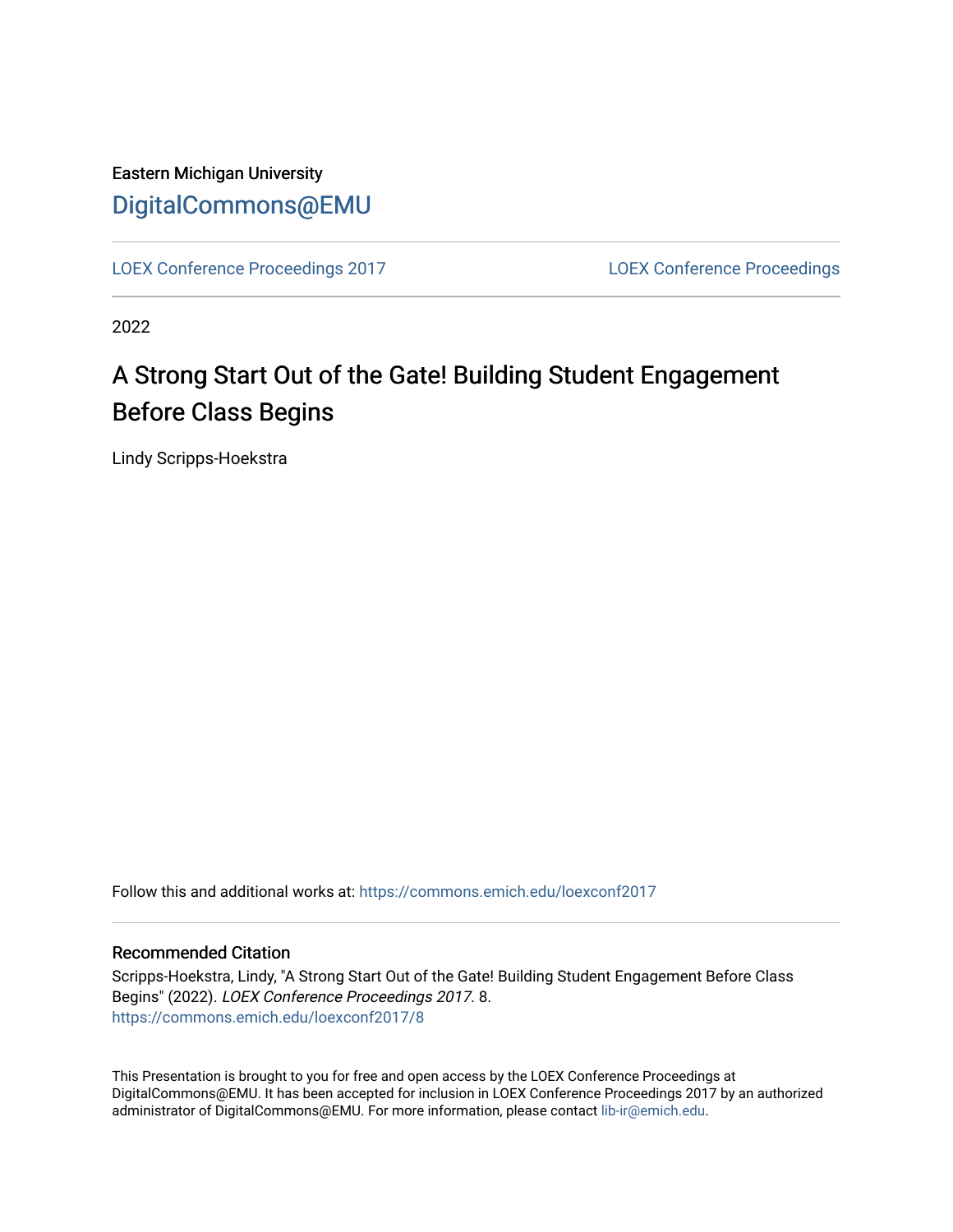# **A STRONG START OUT OF THE GATE! BUILDING STUDENT ENGAGEMENT BEFORE CLASS BEGINS**

## **LINDY SCRIPPS-HOEKSTRA**

#### **INTRODUCTION**

It's ten minutes before the start of your library instruction session. The students are trickling into the classroom and you are… fiddling with the computer? Shuffling papers? Making small talk with the professor? Meanwhile students are left with nothing to do but idly thumb through their phones or chat with classmates. When it's time to officially get class started, you're already behind in terms of student engagement, and thus need to break through phone reveries and interrupt conversations in order to bring the focus to your anticipatory set and the objectives of the lesson. Rather than starting a session struggling to gain attention, use these valuable minutes before class to help generate engagement.

For instruction librarians, particularly those teaching one-shot sessions, face-to-face time with students is at a premium and it is crucial to design lessons that make the most of every minute. However, this planning might not always account for the minutes leading up to the start of a session—a short but crucial period of time in which a librarian can set the tone for the class, build student engagement, and create an effective learning environment. As a former K-12 teacher, planning for the minutes leading up to class time was a crucial component of developing lessons. As I've transitioned to teaching research skills and information literacy in the university classroom, I've found that many of these pre-class engagement strategies have translated well to this setting and this has helped me in efforts to activate prior knowledge, facilitate self-assessment, and build rapport with students—all before library instruction sessions "officially" begin.

#### **PEDAGOGICAL PURPOSE**

K-12 teachers have long known the value of pre-class engagement strategies. In 1970, Kounin encouraged teachers to manage the momentum of their classroom carefully, finding that high school students had higher gains with teachers that had little down-time and an absence of "slowdowns" transitioning to the start of class (p. 107). The concept of intentionally engaging students during the time between classes became informally known in the field as "bell work" or "bell ringers." Jones (2000) described the goal of bell work as a simple, yet meaningful learning experience for students that does not require active teaching on the part of the instructor—freeing them to take care of any last minute administrative tasks or make adjustments to classroom technology.

Effective bell work consists of simple, brief warm-up activities. "Make them doable. This is not the midterm exam" (Jones, 2000, pg. 118). These activities can be designed to accomplish a variety of possible outcomes, from reviewing previously covered concepts, to generating interest in new content, or simply getting a head start on arranging classroom furniture for group work. At the K-12 level, bell work also serves the additional purpose of deterring problematic behavior that tends to develop when students haven't been given direction or a task, such as wandering around the halls or failing to retrieve needed books and materials for class (Wong, Wong, Rogers & Brooks, 2012).

While there are no bells or pressing concerns about problematic behavior in the college classroom, the pedagogical principles of pre-class engagement are still just as important. By incorporating short activities leading up to the start of class, an instructor can activate prior knowledge and prepare student minds to receive and integrate new information before beginning the lesson. Pre-class student engagement that assesses student understanding supports constructivist teaching by making student thinking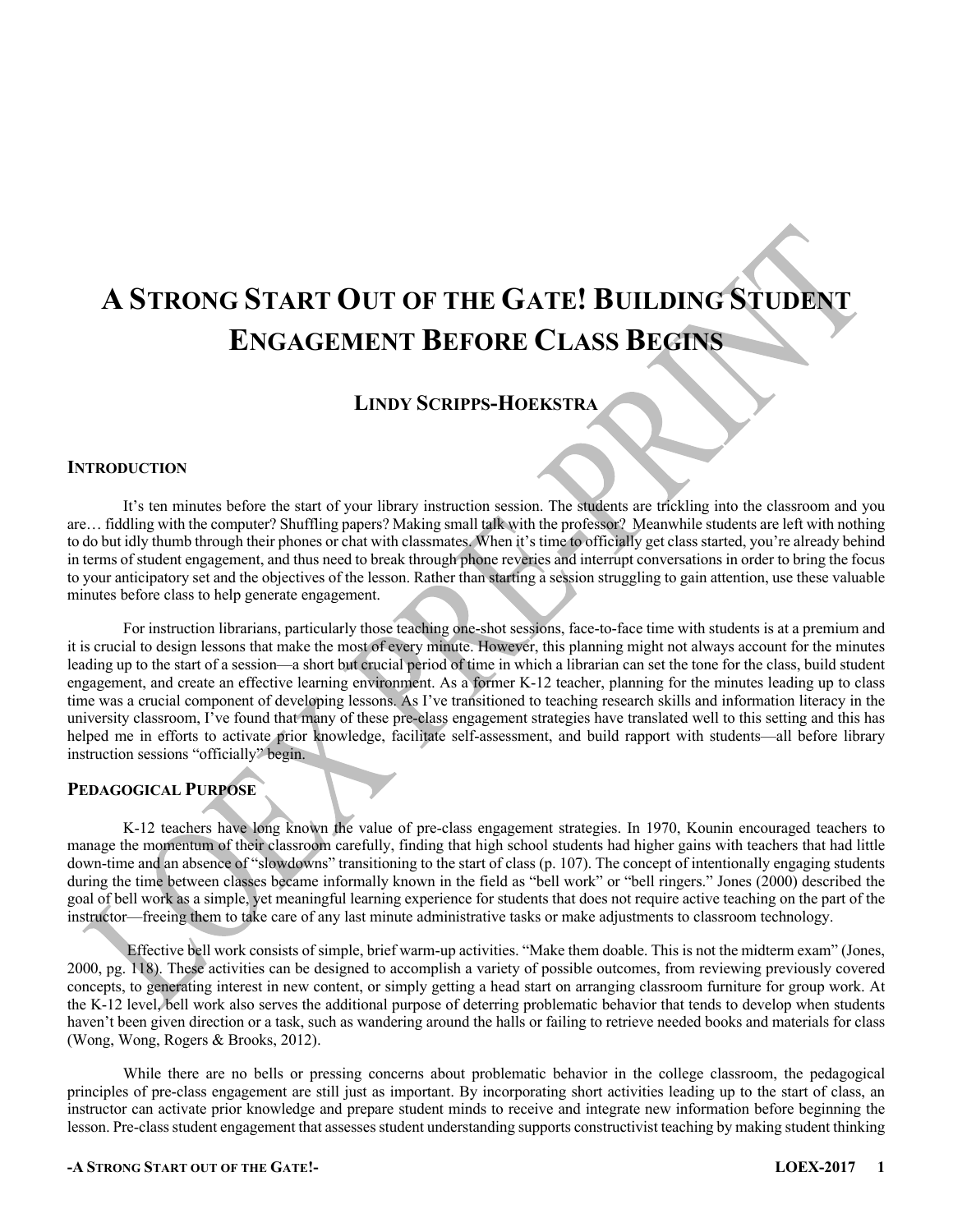explicit and allowing the instructor to identify misconceptions (Slater, 2006). Further, for librarians teaching one-shot sessions, getting to know students and building an atmosphere of trust can be tricky when the clock is ticking. Using pre-class time to establish rapport can help to combat library anxiety and foster a learning environment in which the librarian can succeed in teaching their learning objectives.

Similar to the K-12 level, pre-class engagement activities in the college classroom should be simple and short—a great way to boost student engagement with little additional work or preparation on the part of the librarian. The following ideas represent examples of ways to activate prior knowledge, facilitate self-assessment, and build rapport all before the start of class. These strategies can serve as an extension of the anticipatory set component of a lesson plan or shorter warm-ups before a more fullystructured anticipatory set.

#### **STRATEGIES: ACTIVATING PRIOR KNOWLEDGE**

Connecting new information to what students already know is a foundational element of successful teaching. Activating prior knowledge facilitates the retrieval of related information from long-term memory, enabling the brain to better incorporate new material. While this pedagogical concept may seem fairly straightforward, the trickier task is actually determining exactly what knowledge to activate. Hollingsworth and Ybarra (2009) recommended two ways of activating prior knowledge: through universal experience or sub-skill review. Activating knowledge through universal experience involves stimulating a memory from students' life experience that is related to the new learning while sub-skill review focuses on the explicit review of something previously taught that is required for the new lesson (p. 85).

Activating prior knowledge through universal experience can be an effective strategy for pre-class engagement. Look through your lesson and learning objectives to identify a concept to highlight, if possible pinpointing the one that you think will provide the most benefit for helping students learn new content. From there, do some brainstorming. Think about related concepts students might already be familiar with and consider analogies. Effective analogies contain two main parts: the target, which is the concept that one wishes to explain, and the source, which is the familiar piece of information that is used to understand the issue (Pena & de Souza Andrade-Filho, 2010). As a learner's brain checks for similarities between source and target, knowledge can be imported from the familiar situation and applied to the new one. Be sure to clearly explain how their experience connects to new material and why a metaphor or analogy was used to ensure that all students are able to link material. The following examples are pre-class activities designed to activate students' prior knowledge through the use of analogous universal experience.

#### **Example Activities:**

- Lesson topic: Research as inquiry
	- Pre-class engagement: Play a clip from a detective show involving the investigation of a crime scene. YouTube is helpful for this and can loop a short clip so that it will play continuously. Display the question, "What steps are involved in solving a crime?" When class begins, discuss with the students how crime scene investigation is similar to the iterative research process in that it requires asking new questions based upon information as it is discovered (Farrell, 2015).
- Lesson topic: Authority is contextual
	- o Pre-class engagement: Display the question, "What was the first piece of info you looked for today and where did you go to find it?" Provide an example such as "Today's Weather/Radar Now App". Using a response tool like Padlet, Socrative, or PollEverywhere students add responses. When class starts, review the responses and discuss how important it is to go to the correct type of source for your information need and that it wouldn't make sense to look for weather in a course textbook, just how it won't work to look for a scholarly article on an event that occurred a week ago.
	- Lesson topic: The peer-review process
		- Pre-class engagement: Display a "spot the difference" picture game (two seemingly identical photos with small changes in one). When class begins have the students point out the differences they noticed and explain that just like how the two images looked similar at first, once you know what differences to look for it's hard not to see them. This is similar to identifying differences between popular publications and peer-reviewed journal articles. While at first they may seem similar, once you have a criteria and know what to look for, you'll be able to spot the difference.
- Lesson topic: Database searching
	- Pre-class engagement: Play dating service commercials by creating a playlist in YouTube of Match.com, Christian Mingle, Farmersonly.com, etc. Display the question, "Where do you look for love?" When class starts, discuss how just as there are many different dating services, many serving a niche audience, the library provides access to a number of different databases, many serving a specific subject while others are more general and interdisciplinary (this analogy can be extended in some fun ways, see Stahura, 2014).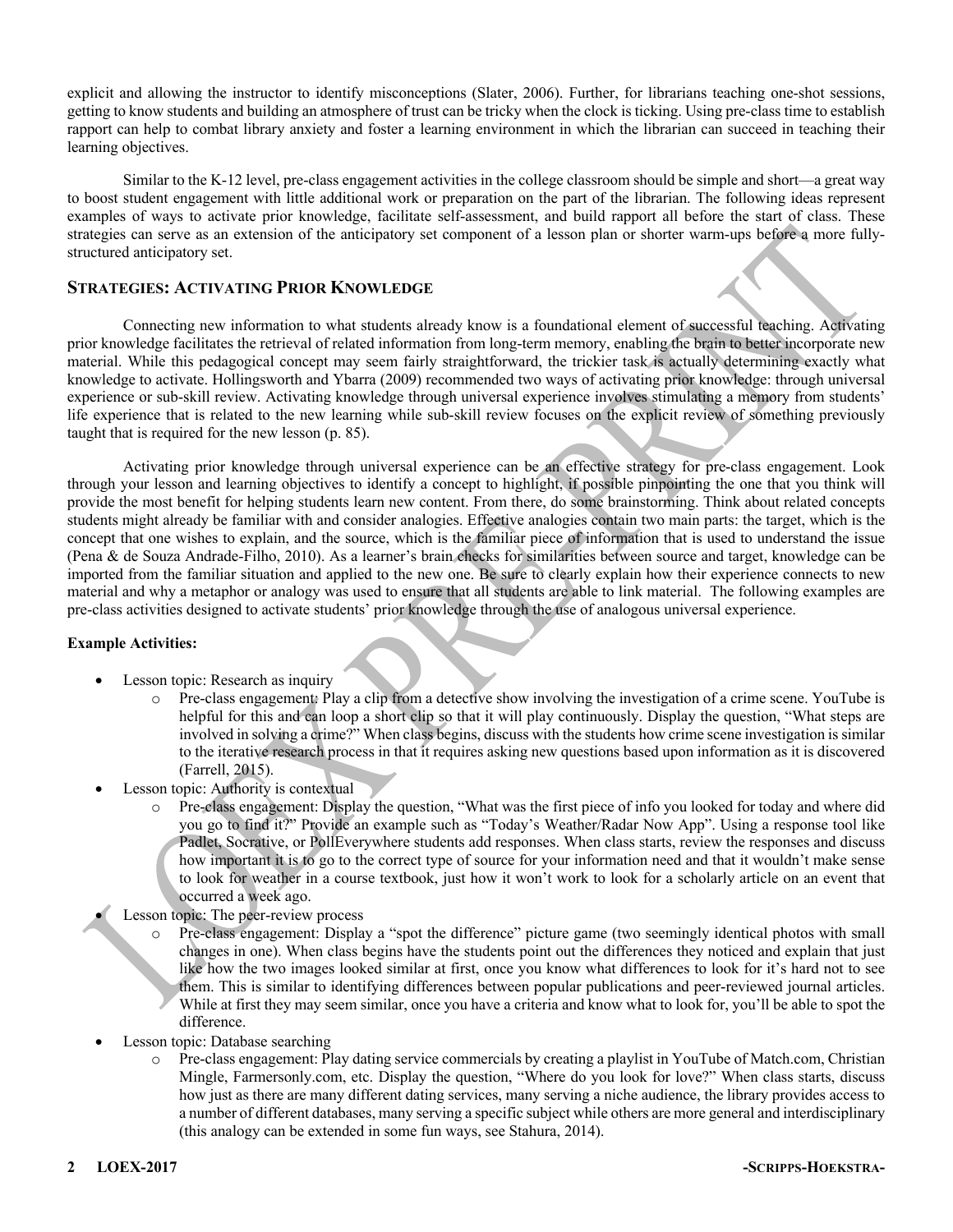- Lesson topic: Plagiarism
	- o Pre-class engagement: Play the musical scene from the Disney film "The Little Mermaid" in which the sea witch Ursula steals the Little Mermaid's voice. Display the question, "How does this relate to plagiarism?" When class begins, discuss how plagiarism amounts to losing your own unique voice as a writer by using others' words.

#### **STRATEGIES: SELF-ASSESSMENT**

Effective instructors need to know what their students have already learned. For librarians often dealing with limited class time, there is no sense covering material that students have already mastered. This is where a pre-class self-assessment can be an informative and informal tool for shaping the content of the session. There are a number of helpful quizzing technologies available to help facilitate knowledge assessment prior to the start of class as well as more traditional paper and pencil options. Despite all these possible options, for most students self-assessment is not something particularly enjoyable. In order to make this pre-class strategy work and establish a dynamic and engaging class environment, consider the following activities that incorporate elements of competition and creativity. Note that these will also work well as a short recap/exit ticket at the end of class.

#### **Example Activities:**

- Technological options:
	- o Socrative Space Race: Included in a free Socrative account is a "space race" feature in which a spaceship moves across the screen when students answer a question correctly. As a pre-class activity, start a Socrative space race with the login information displayed on a whiteboard and the prompt to "Get your spaceship as far as you can." In the time leading up to class, students answer questions about their understanding of the concept for the day. When class starts, briefly review the answers with students before moving on (optional prize for the winner!).
	- o Definition Challenge (http://splasho.com/upgoer5/): This website challenges users to define a concept using the 1,000 most common words in the English language—a task that is just tricky enough to be fun. As a pre-class activity, display the web address and directions for students to define a term such as "plagiarism" or "research." When class begins have students volunteer their responses. They are able to compare theirs to each other's, which provides a basic look at their understanding of a concept while they enjoy seeing what others were able to come up with.
- Paper and pencil options: For these activities you can simply write directions on a white board and students can use their own paper. Alternately you can print the directions on half-sheets of paper and pass them out as students enter the room.
	- $\circ$  Word splash: Display five to seven words related to the concept you'll be teaching on the board (e.g., paper, students, plagiarism, words, copy). Also display the directions to connect the words together in two or three sentences that define plagiarism. When class begins have students volunteer their responses.
	- Gist: Display the directions to define a concept in a specific number of words (e.g.,  $14-16$ ), no more and no less! When class begins have students volunteer their responses.
	- $\circ$  Acrostic challenge: Display a word vertically on the board (e.g., research, library) with the directions to define and describe the term by working as an acrostic puzzle (see Figure 1). Posting an example using a different term is helpful to cue students. When class begins have students volunteer their responses.

## **FIGURE 1: STUDENT SAMPLE ACROSTIC CHALLENGE <PLACEHOLDER; EDITORS WILL PLACE FIGURE HERE IN FINAL DOC>**

### **STRATEGIES: BUILD RAPPORT**

Establishing and fostering a sense of rapport with students can be a challenge for librarians, especially when teaching oneshot sessions. Even though this can be difficult, it is well worth the effort—establishing rapport boosts students' engagement, facilitates learning, and generates positive feelings on the part of both students and instructors (McAdoo, 2012). While it is easy to mistake establishing rapport with efforts to be the "cool teacher," developing connections with students really just boils down to being genuine, open, and friendly. Using the minutes leading up to the start of class, a librarian can begin to set this tone for the instruction session. Many of these simple activities can also be incorporated along with the previous ones designed to activate prior knowledge and assess learning.

#### **Example Activities:**

• Greet them: One of the simplest ways to make a connection with students is by standing at the door and saying hello as they enter the room. As basic as it may seem, a friendly greeting with a smile and eye contact right at the start sends a message of approachability and collegiality. If there's no time to develop any other pre-class activities, this one is a must.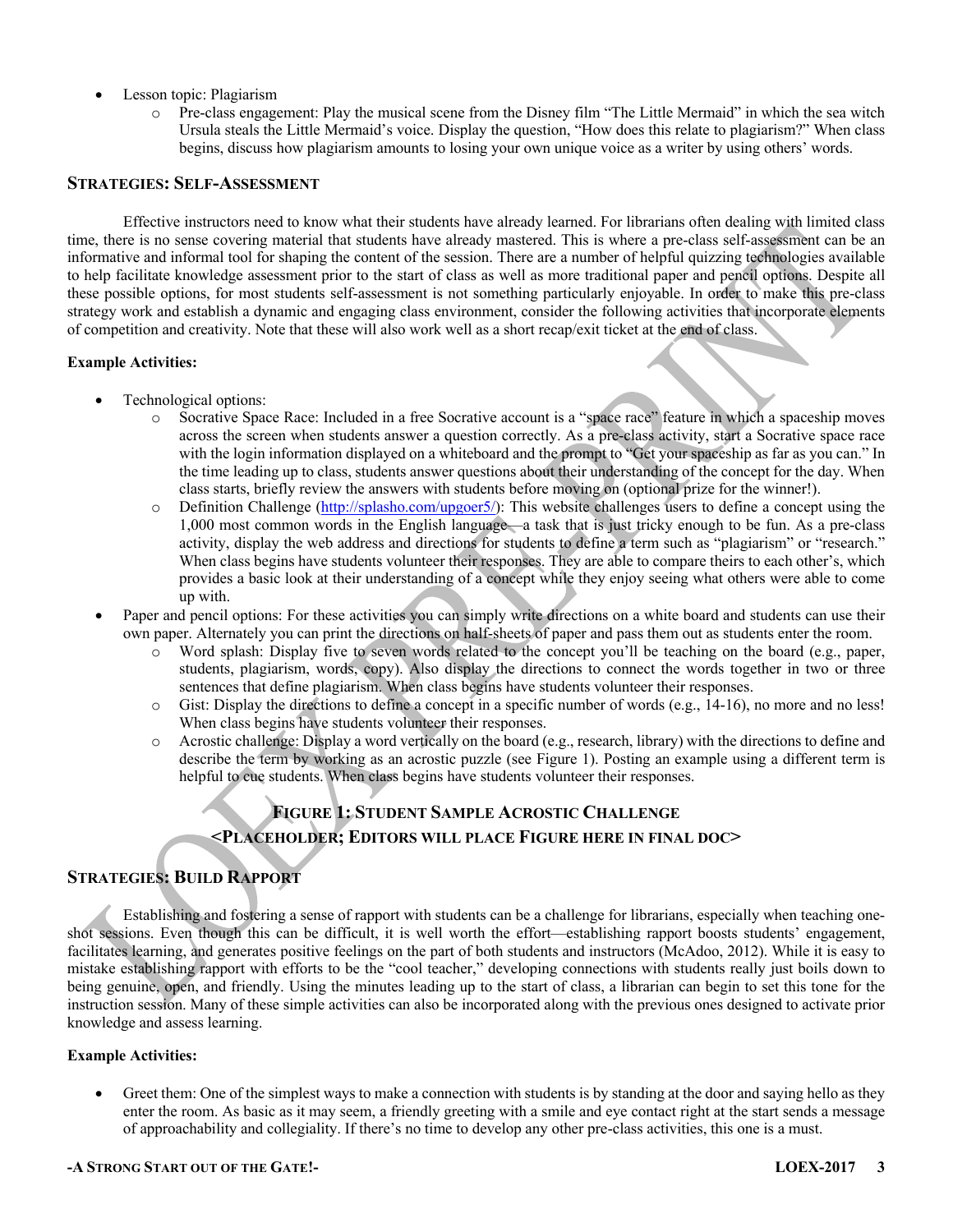- Name cards: Being able to call students by name during class is another simple way to establish rapport. Have paper out for students to fold into tents with their names displayed as well as their preferred pronouns.
- Who am I?: Display images of librarians from popular culture in a PowerPoint slideshow set to automatically run. When class begins briefly explain your role and discuss how this may seem very different from what is typically depicted in the media or preconceptions students (particularly first-year students) may have.

#### **CONCLUSION**

With a little extra preparation before the start of an instruction session a librarian can begin to engage students starting the minute they walk into the room. The activities listed above are all designed to be easy to implement and can be modified in a number of different ways. Remember pre-class activities are intended to be hands off for the librarian, they are something for the students to do while giving you time to make last minute adjustments or stand by the door and greet students as they enter. Spending some time thinking through ways to reach students before class while planning an instruction session can provide a boost to student engagement and help activate prior knowledge, facilitate self-assessment, and build rapport with students—all before the "bell" rings.